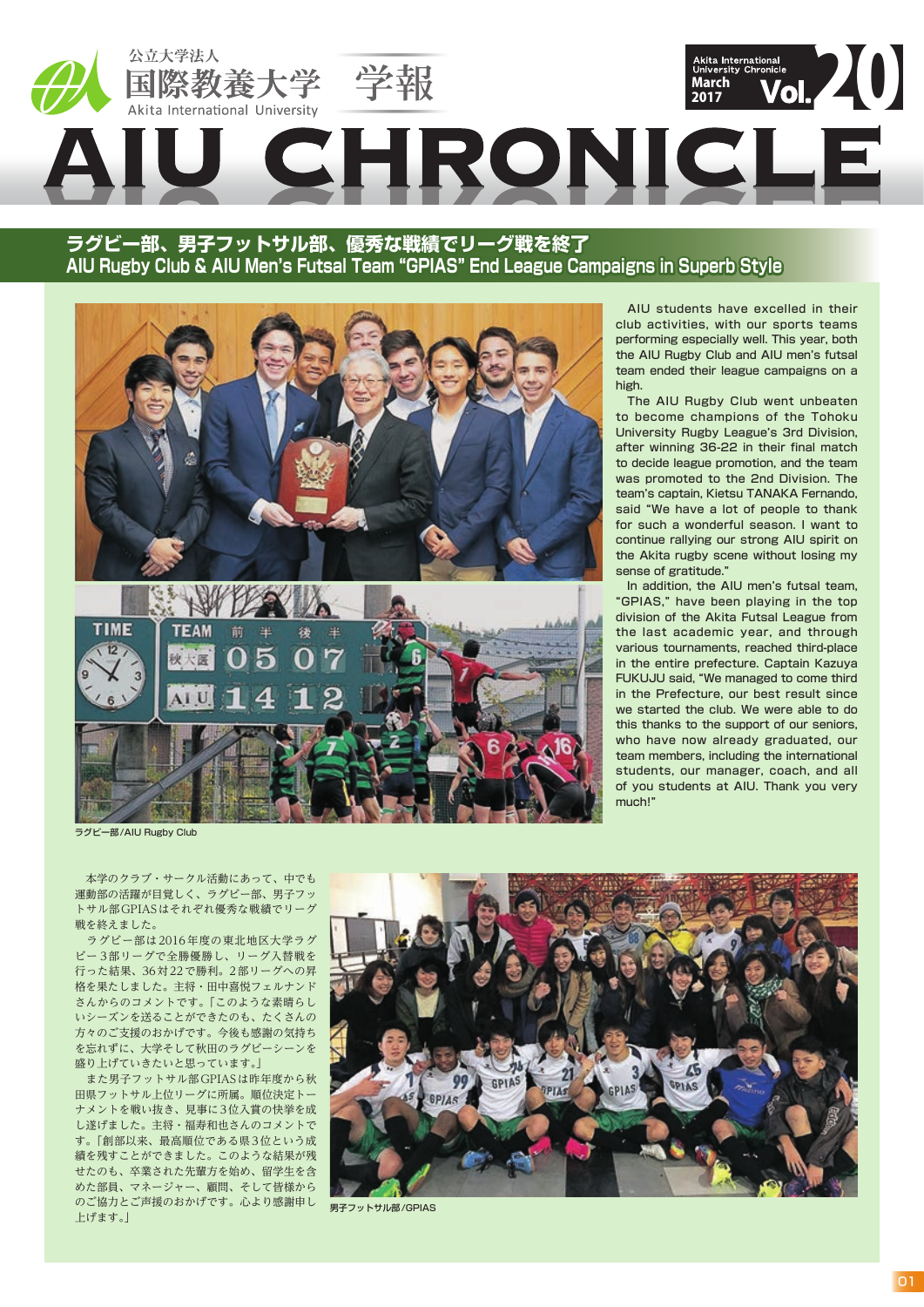### **寄附講座「遺産観光論:持続可能な東北観光」を開講 AIU Runs Funded Course "Sustainable Heritage Tourism in Tohoku Region"**



マタギの宿の体験調査/Experiential survey at the farm inn

と、今年度の秋学期(9月~ 12月)に同社寄附講座「遺産 観光論:持続可能な東北観光」を開講しました。

 本講座のユニークな点は、同社からの寄附金を活用した フィールドワーク、東北観光推進機構会長をはじめとする 観光の専門家を招いた講演会やグループ討論を通じた、「低 迷する東北地方の観光」という社会的課題の解決を目指す 実践的な学びにあります。受講生は自然や文化の魅力と価 値に触れるとともに、観光に携わる方々からの聞き取りや マタギの宿の体験調査を行いました。

 これらの調査成果を基に、東北文化観光フォーラムにて、 地域文化と自然を素材にした新たな観光ルートを提案しま した。日本酒、桜と城、雪とふるさと、東北の海やスロー ライフといった本学学生独自の切り口による発表は、東北 観光を新たな視点で見直すきっかけになったとの感想をい ただきました。

 この3 ヶ月半にわたって実施した課題解決型講義の成果 は、2017年度のアジア地域研究連携機構研究紀要にて公開 する予定です。

During the fall semester of 2016 (September-December), AIU held a JR-EAST funded course called "Sustainable Heritage Tourism in Tohoku Region" as part of a partnership with the Akita Branch of the East Japan Railway Company.

 The course was unique in that it provided a practical learning environment where students aimed to solve various social problems of the stagnating tourism industry in the Tohoku region. In order to accomplish this, students conducted fieldwork and took part in lectures and group discussions led by guest tourism lecturers, which included the President of the Tohoku Tourism Promotion Organization, all of which was funded by JR-EAST. Through this experience and from conducting interviews with people involved in tourism and experiential surveys at a farm-inn, the students gained understanding of the value and appeal of natural and cultural assets firsthand.

<u>)JR東日本鉄道株式会社秋田支社との包括的連携協定のも of local cultural and natural assets at the Heritage Tourism Forum of Tohoku,</u> Based on the results of these investigations, the students held a presentation and proposed new tourism ideas that make use

> reconsideration of tourism in the Tohoku region from a new perspective on topics such as sake, cherry blossoms and castles, snow and the hometown, Tohoku's sea, and on living a slower life.

> We plan to publish the results of the three and half month long PBL (problem-based lectures) in the Research Journal of the Institute for Asian Studies and Regional



特別講演会『観光が拓く東北の未来』の様子/Special Lecture<br>"Tourism - THE PATH TO THE FURTURE IN TOHOKU – "

### **2016年度冬期集中プログラム/Winter Japanese Language and Culture Programs**

**Collaboration** 

 1月5日から2月10日まで、オーストラリア国立大学か ら8名の留学生を迎え、上級日本語・秋田学冬期集中プロ グラムを実施しました。

 留学生は事前学習を基に、秋田市、男鹿、角館エリアの 歴史、文化施設を視察することにより、秋田の伝統工芸、 行事、歴史に関する知見を深めました。

2月3日から5日には仙北市の「白岩城址燈火祭」に参加し、 一般家庭でのホームステイも体験しました。自国では決し て体験できない活動を通じて、留学生は日本と秋田につい て更なる理解を深めることができました。

 上記の他、1月16日から26日まで、台湾の淡江大学の学 生16名を対象に日本語・日本文化冬期集中プログラムを実 施し、本学日本語教育実践領域の大学院生が実習生として 日本語を教えました。

 AIU held its annual, short-term winter language and culture programs for international students in January - February 2017.

 Eight students from the Australian National University took part in the sixweeks "Japanese Language and Cultural Immersion Program: Advanced." This content-based language program offers students a unique perspective on rural Japanese culture while helping them to further develop their language ability. Students developed their keigo skills, accents, and linguistic knowledge of Japanese during visits to Akita's historical and cultural landmarks and while interacting with the Akita community. The program culminated with a three-day homestay in Shiraiwa, where students worked hand-in-hand with the local community to prepare and execute an annual illumination festival.

 In addition, 16 students from Tamkang University, Taiwan, took part in a 10-day intensive Japanese language and culture program taught by graduate students from AIU's Japanese Language Teaching Practices program.

![](_page_1_Picture_22.jpeg)

![](_page_1_Picture_24.jpeg)

オーストラリア国立大学からの留学生/Students from Australian National University 台湾の淡江大学の留学生/Students from Tamkang University, Taiwan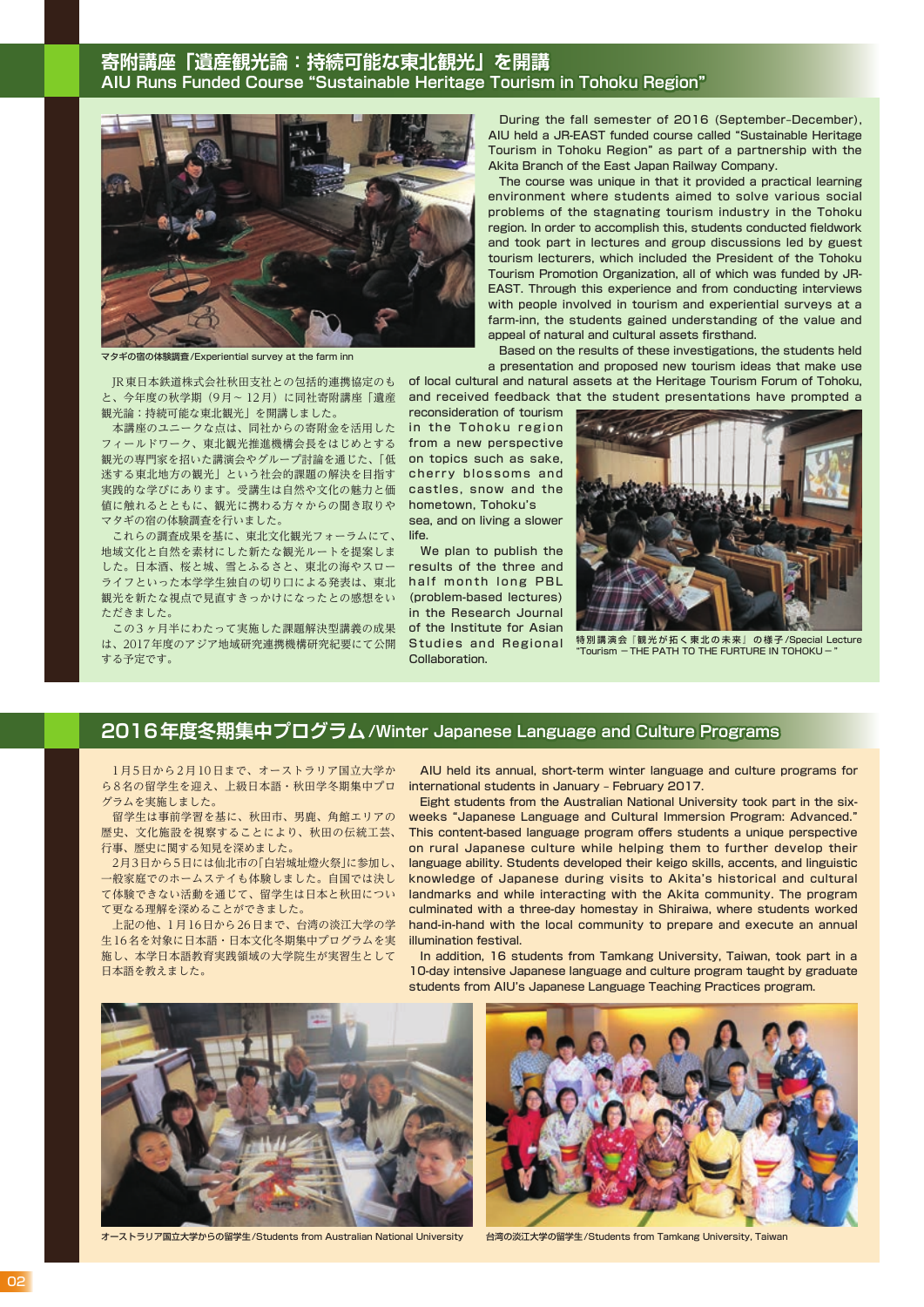#### **新学生会会長の紹介/Message from Student President**

 昨年12月に学生会本部会長に選出さ れました、13期の荻原海登です。

でコツコツと活動しており、学生の意見 December. を少しでも反映し、大学をより良いもの にしようとしています。

員会の予算決算の管理のような学生活動 community. の中心部にも大きく携わっております。

リーサービスがAIUにも届くように交 make AIU a better place for students. 渉したり、学生が一度は願ったであろう ことを実現させるために動いておりま す。

 決して華のある仕事ではありません りよいものになればと、思っております。

- 学生会本部、通称「学生会」はどちら - class and was selected to be the かというと皆さんの目に見えないところ president of student headquarters last Hello, my name is Kaito OGIWARA. I am a member of the 13th graduating

 それと同時に、クラブ・サークル、委 is not always visible to the AIU The student headquarters, or the student government, do work that

 学生会には大学を一新できるほどの力 that include student activities, such as があります。現在、来年度から秋田駅直 controlling the budget of committees, 通バスを実施するための計画をたてた  $\,$  clubs and circles. We do our best to  $\,$ For example, we accomplish tasks

![](_page_2_Picture_9.jpeg)

り、留学生の発案でピザなどのデリバ ―listen to student ideas and strive to ―学生会会長―荻原海登さん/Student President Kaito OGIWARA

 Student headquarters have the influence to renew the university and we are now working to organize a bus that will go directly to Akita station from next year, and also negotiating with a pizza company to deliver pizzas to AIU, which are all requests from students.

が、少しでも皆さんのAIUライフがよ make student life at AIU a little better. The day-to-day tasks of student headquarters may not appear to be exciting, but we hope to

# **AIU公式Facebookページ スタート/AIU Launches its Official Facebook Page**

 2017年2月20日から国際教養大学公式Facebookの運用を開 始しました。公式Facebookでは、これまでの公式YouTubeチャ ンネル等と連携しながら、<本学の特徴や学生・教員インタビュー、 事業の内容>などを紹介していきます。ぜひご覧ください。

 <公式Facebookページ> http://www.facebook.com/AkitaInternationalUniversity/ <公式YouTubeチャンネル>

https://www.youtube.com/c

/国際教養大学AkitaInternationalUniversity

 学報「AIU Chronicle」は、今号をもちまして終了し、今後は、 公式Facebookと公式YouTubeにて最新情報をタイムリーに配 信していきます。今後ともよろしくお願いいたします。

![](_page_2_Picture_19.jpeg)

 On February 20, 2017, Akita International University launched an official Facebook page. We will use the official Facebook page to introduce topics such as features of the university, interviews with students and faculty members, and of projects, while linking this content with our official YouTube channel and other outlets. Please be sure to take a look!

<Official Facebook Page>

 http://www.facebook.com/AkitaInternationalUniversity/ <Official YouTube channel>

https://www.youtube.com/c

/国際教養大学AkitaInternationalUniversity

This is the final edition of the university newsletter AIU Chronicle. Future university related information will be shared via our official Facebook and YouTube accounts. We look forward to your continued support.

### **主要行事/Upcoming Events**

| 4月 |                                                | 8月 |                                                  |
|----|------------------------------------------------|----|--------------------------------------------------|
|    | 3~7日 新入生オリエンテーション/Orientation for New Students |    | 1~31日 夏期休業期間/Summer Break                        |
|    | 8日 春季入学式/Spring Matriculation Ceremony         |    | 25~31日 新入生オリエンテーション/Orientation for New Students |
|    | 開学記念日/University Founding Day                  |    | 27日 夏卒業日/Summer Graduation Day                   |
|    | 10日 授業開始/Spring Semester Classes Begin         | 9月 |                                                  |
| 7月 |                                                |    | 1日 秋季入学式/Fall Matriculation Ceremony             |
|    | 16日 第1回オープンキャンパス/Open Campus                   |    | 17日 第2回オープンキャンパス/Open Campus                     |
|    | 23~28日 春学期期末試験期間/Final Examination Week        |    |                                                  |
|    | 28日 春学期最終日/Spring semester Classes End         |    |                                                  |